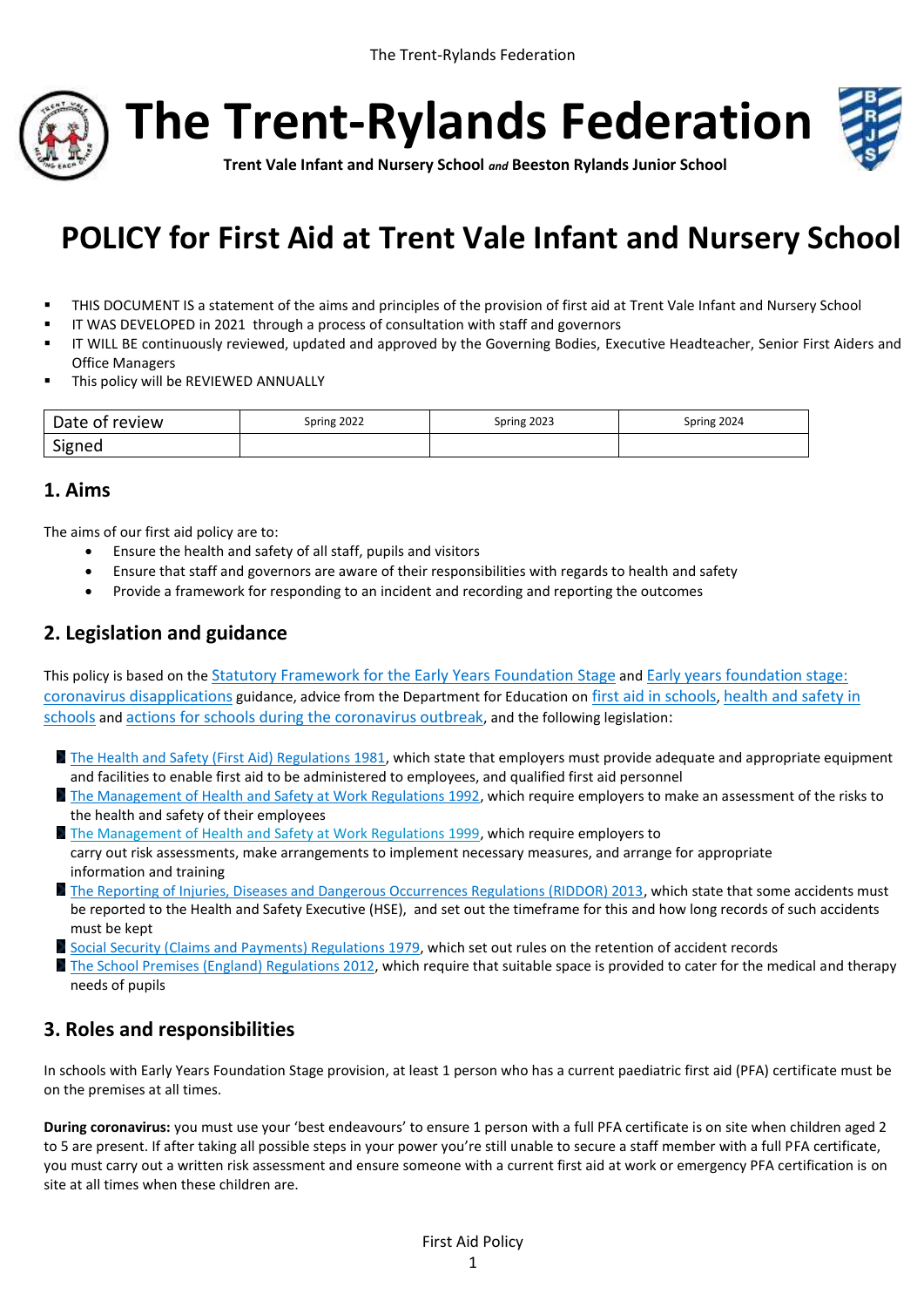Beyond this, in all settings – and dependent upon an assessment of first aid needs – employers must usually have a sufficient number of suitably trained first aiders to care for employees in case they are injured at work. However, the minimum legal requirement is to have an 'appointed person' to take charge of first aid arrangements, provided your assessment of need has taken into account the nature of employees' work, the number of staff, and the location of the school. The appointed person does not need to be a trained first aider.

**During coronavirus**: employers should discuss their updated risk assessment with first aiders and appointed persons for their input and so they are confident about providing the right assistance.

## **3.1 Appointed person(s) and first aiders**

**T**he school has numerous trained first aiders. See Appendix 1**.** They are responsible for:

- Taking charge when someone is injured or becomes ill
- Ensuring there is an adequate supply of medical materials in first aid kits, and replenishing the contents of these kits
- Ensuring that an ambulance or other professional medical help is summoned when appropriate

First aiders are trained and qualified to carry out the role (see section 7) and are responsible for:

- Acting as first responders to any incidents; they will assess the situation where there is an injured or ill person, and provide immediate and appropriate treatment
- Sending pupils home to recover, where necessary
- Filling in an accident report on the same day, or as soon as is reasonably practicable, after an incident (see the template in appendix 2)
- Keeping their contact details up to date

Our school's first aiders are listed in appendix 1. Their names will also be displayed prominently around the school.

### **3.2 The local authority and governing board**

Nottinghamshire County Council has ultimate responsibility for health and safety matters in the school, but delegates responsibility for the strategic management of such matters to the school's governing board.

The governing board delegates operational matters and day-to-day tasks to the headteacher and staff members.

### **3.3 The headteacher**

The headteacher is responsible for the implementation of this policy, including:

- Ensuring that an ambulance or other professional medical help is summoned when appropriate
- Ensuring that first aiders have an appropriate qualification, keep training up to date and remain competent to perform their role
- Ensuring all staff are aware of first aid procedures
- Ensuring appropriate risk assessments are completed and appropriate measures are put in place
- Undertaking, or ensuring that managers undertake, risk assessments, as appropriate, and that appropriate measures are put in place
- Ensuring that adequate space is available for catering to the medical needs of pupils
- Reporting specified incidents to the HSE when necessary (see section 6)

#### **3.4 Staff**

School staff are responsible for:

- Ensuring they follow first aid procedures
- Ensuring they know who the first aiders in school are
- Completing accident reports (see appendix 2) for all incidents they attend to where a trained first aider is not called
- Informing the headteacher or their manager of any specific health conditions or first aid needs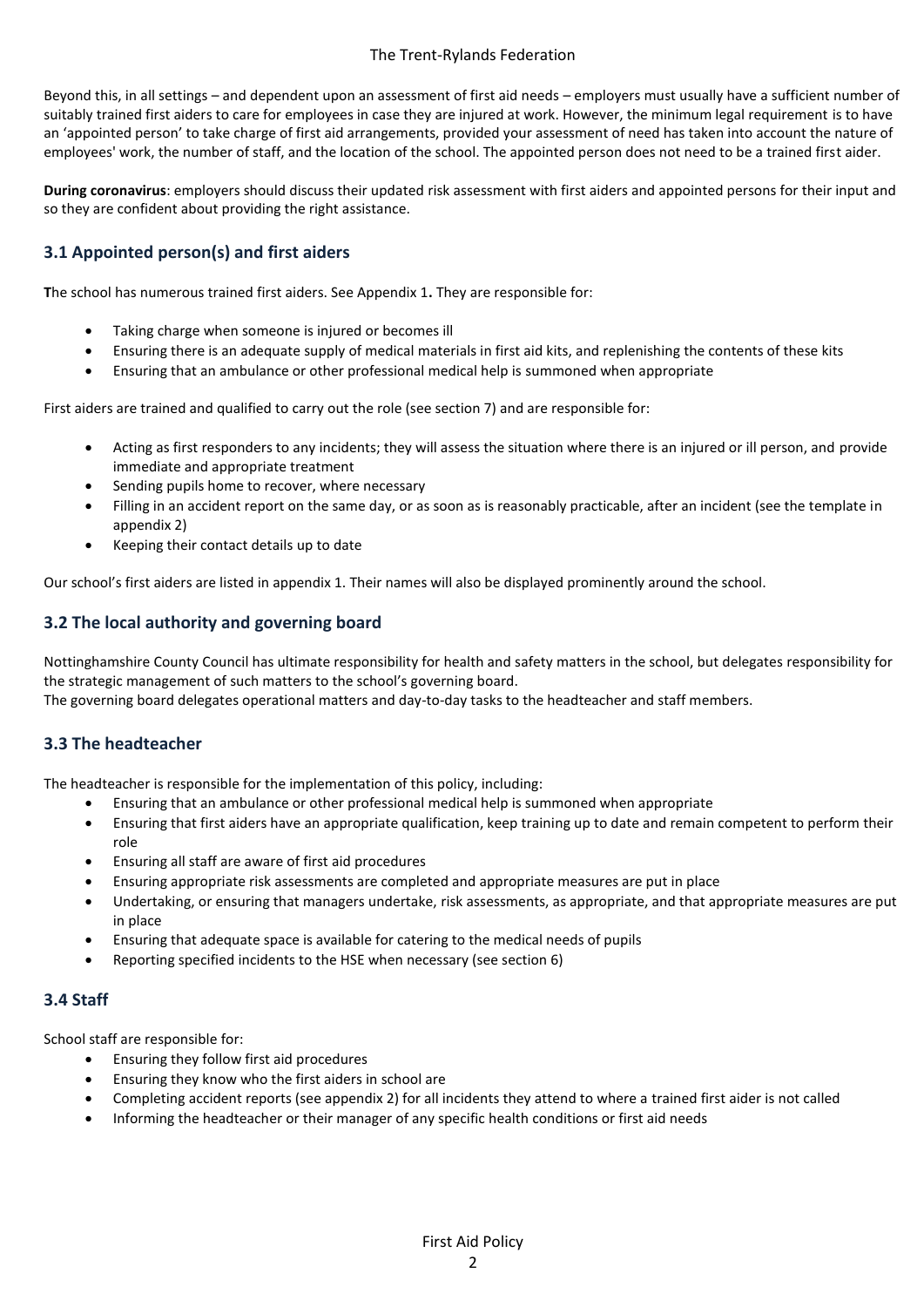# **4. First aid procedures**

## **4.1 In-school procedures**

In the event of an accident resulting in injury:

- The closest member of staff present will assess the seriousness of the injury and seek the assistance of a qualified first aider, if appropriate, who will provide the required first aid treatment
- The first aider, if called, will assess the injury and decide if further assistance is needed from a colleague or the emergency services. They will remain on scene until help arrives
- The first aider will also decide whether the injured person should be moved or placed in a recovery position
- If the first aider judges that a pupil is too unwell to remain in school, parents will be contacted and asked to collect their child. Upon their arrival, the first aider will recommend next steps to the parents
- If emergency services are called, the supervising member of staff will contact parents immediately
- The first aider and/or the supervising member of staff will complete an accident report form on the same day or as soon as is reasonably practical after an incident resulting in an injury

There will be at least 1 person who has a current Paediatric First Aid (PFA) certificate on the premises at all times.

**During coronavirus**: we will use our 'best endeavours' to ensure 1 person with a full PFA certificate is on site when children aged 2 to 5 are present. If, after taking all possible steps in our power, we're still unable to secure a staff member with a full PFA certificate, we will carry out a written risk assessment and ensure someone with a current first aid at work or emergency PFA certification is on site at all times when these children are.

**During coronavirus**: first aiders will follow Health and Safety Executive (HSE) guidance for [first aid during coronavirus.](https://www.hse.gov.uk/coronavirus/first-aid-and-medicals/first-aid-certificate-coronavirus.htm) They will try to assist at a safe distance from the casualty as much as possible and minimise the time they share a breathing zone. Treating any casualty properly will be the first concern. Where it is necessary for first aid provision to be administered in close proximity, those administering it will pay particular attention to sanitation measures immediately afterwards including washing their hands.

## **4.2 Off-site proced**u**res**

When taking pupils off the school premises, staff will ensure they always have the following:

- A school mobile phone
- A portable first aid kit
- Information about the specific medical needs of pupils
- Parents' contact details

Risk assessments will be completed by the visit leader prior to any educational visit that necessitates taking pupils off school premises. There will always be at least 1 first aider on school trips and visits.

**During coronavirus**: we will take account of any government advice in relation to educational visits during the coronavirus pandemic.

## **5. First aid equipment**

A typical first aid kit in our school will include the following:

- A leaflet with general first aid advice
- Regular and large bandages
- Eye pad bandages
- Triangular bandages
- Adhesive tape
- Safety pins
- Disposable gloves
- Antiseptic wipes
- Plasters of assorted sizes
- Scissors
- Cold compresses
- Burns dressings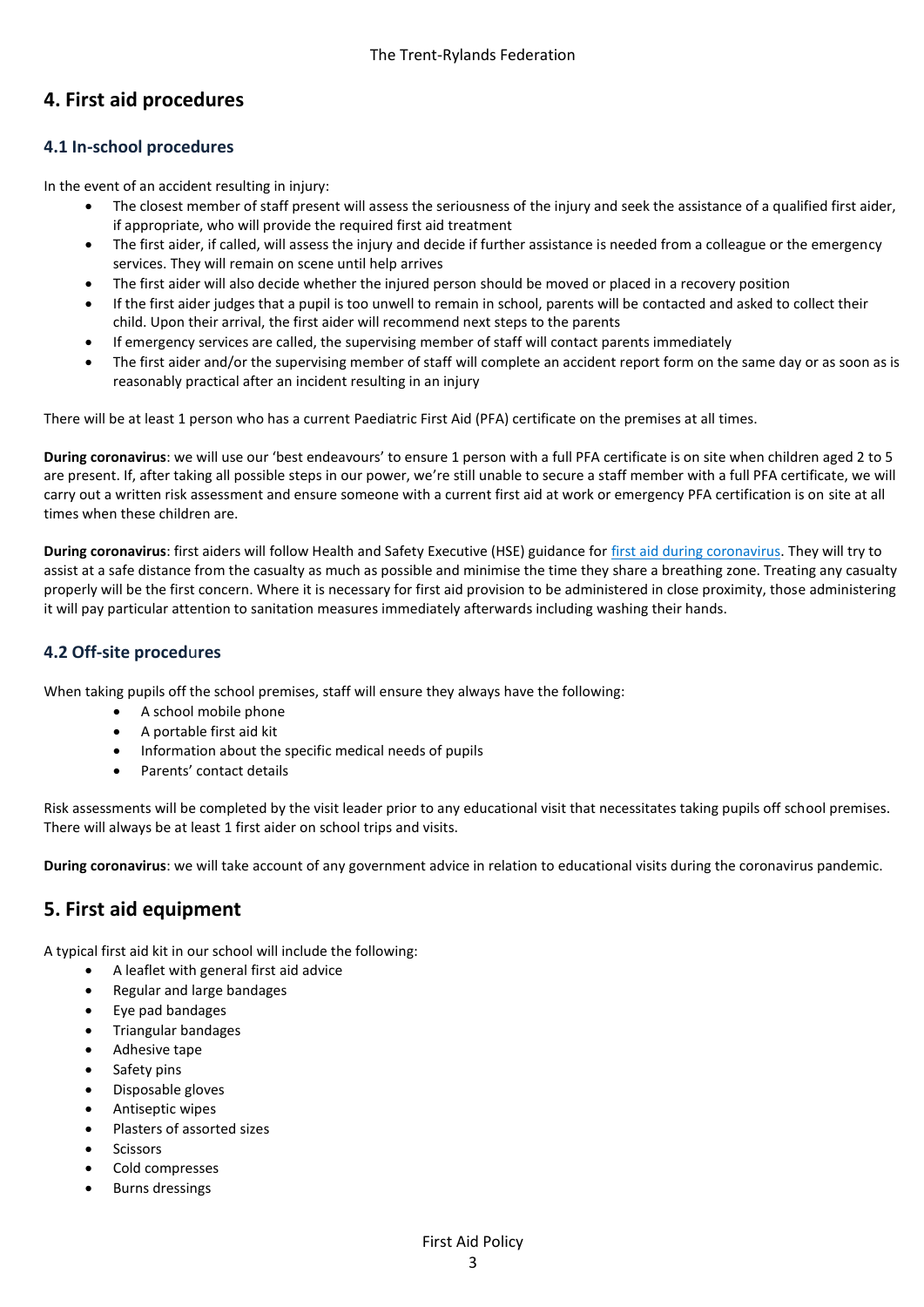No medication is kept in first aid kits.

#### First aid kits are stored in these locations:

- Near the lockers
- All classrooms including Nursery
- The school reception area
- **The school kitchens**
- The library

## **6. Record-keeping and reporting**

### **6.1 First aid and accident record book**

- An accident form will be completed by the supervising member of staff on the same day or as soon as possible after an incident resulting in an injury
- For a serious injury as much detail as possible should be supplied when reporting an accident, including all of the information included in the accident form at appendix 2
- A copy of the accident report form will also be added to the pupil's educational record by the headteacher
- Records held in the first aid and accident book will be retained by the school for a minimum of 3 years, in accordance with regulation 25 of the Social Security (Claims and Payments) Regulations 1979, and then securely disposed of

## **6.2 Reporting to the HSE**

The headteacher keep a record of any accident which results in a reportable injury, disease, or dangerous occurrence as defined in the RIDDOR 2013 legislation (regulations 4, 5, 6 and 7).

The office manager will report these to the Health and Safety Executive as soon as is reasonably practicable and in any event within 10 days of the incident.

Reportable injuries, diseases or dangerous occurrences include:

- Death
	- Specified injuries, which are:
		- o Fractures, other than to fingers, thumbs and toes
		- o Amputations
		- o Any injury likely to lead to permanent loss of sight or reduction in sigh
		- o Any crush injury to the head or torso causing damage to the brain or internal organs
		- o Serious burns (including scalding)
		- o Any scalding requiring hospital treatment
		- o Any loss of consciousness caused by head injury or asphyxia
		- o Any other injury arising from working in an enclosed space which leads to hypothermia or heat-induced illness, or requires resuscitation or admittance to hospital for more than 24 hours
- Injuries where an employee is away from work or unable to perform their normal work duties for more than 7 consecutive days (not including the day of the incident)
- Where an accident leads to someone being taken to hospital
- Near-miss events that do not result in an injury, but could have done. Examples of near-miss events relevant to schools include, but are not limited to:
	- o The collapse or failure of load-bearing parts of lifts and lifting equipment
	- $\circ$  The accidental release of a biological agent likely to cause severe human illness
	- o The accidental release or escape of any substance that may cause a serious injury or damage to health
	- o An electrical short circuit or overload causing a fire or explosion

Information on how to make a RIDDOR report is available here:

How to make [a RIDDOR report, HSE](http://www.hse.gov.uk/riddor/report.htm) http://www.hse.gov.uk/riddor/report.htm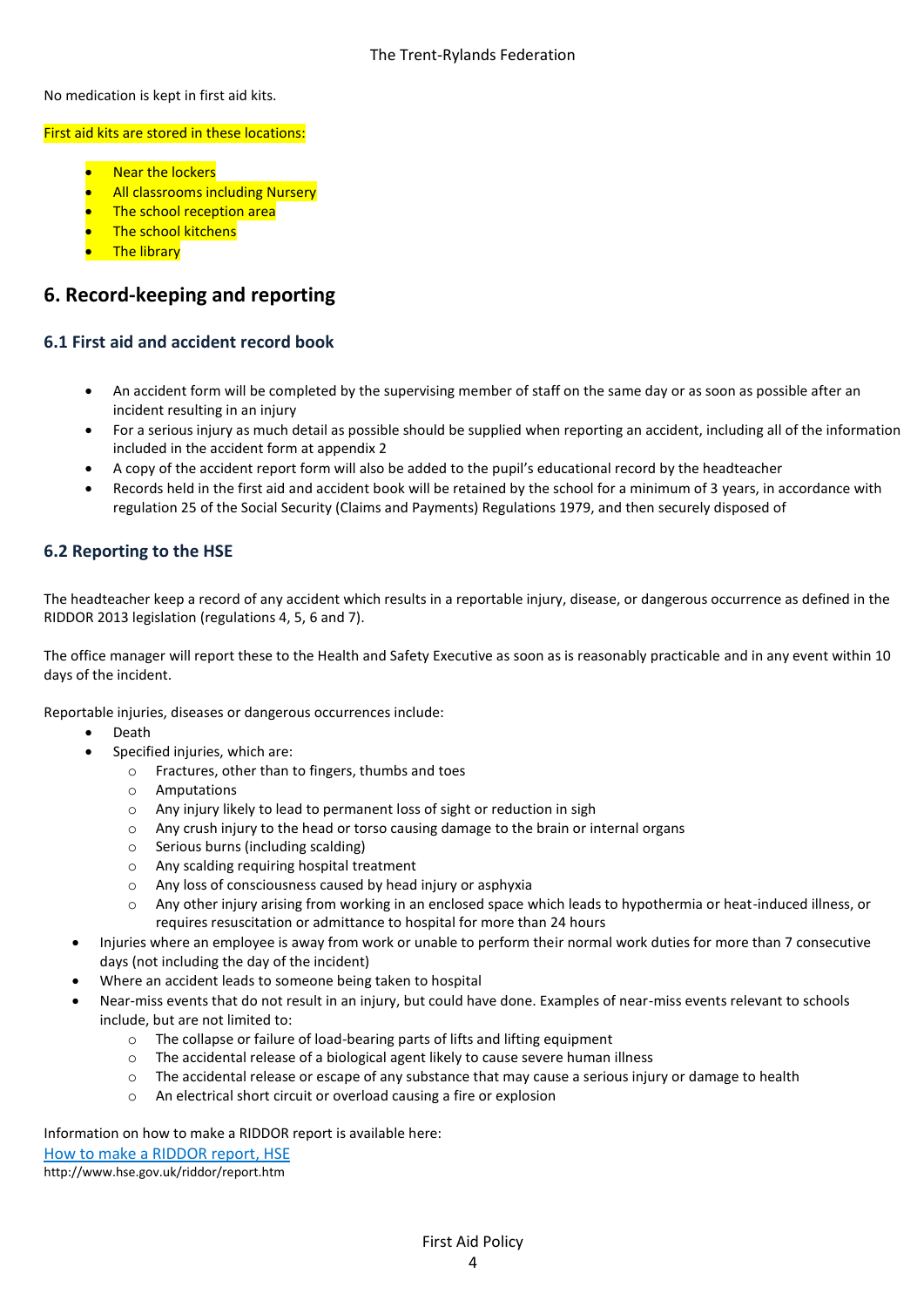# **7. Training**

All school staff are able to undertake first aid training if they would like to.

All first aiders must have completed a training course, and must hold a valid certificate of competence to show this. The school will keep a register of all trained first aiders, what training they have received and when this is valid until (see appendix 3). Staff are encouraged to renew their first aid training when it is no longer valid.

At all times, at least 1 staff member will have a current paediatric first aid (PFA) certificate which meets the requirements set out in the Early Years Foundation Stage statutory framework and is updated at least every 3 years.

**During coronavirus**: if PFA certificate requalification training is prevented for reasons associated with the pandemic, the validity of current PFA certificates (expiring on or after 1 October 2020) can be extended to 31 March 2021 at the latest. We will do our best to arrange requalification training at the earliest opportunity. If staff members' certificates do need to be extended, we will encourage them to access online resources to refresh their knowledge of paediatric first aid procedures while waiting for face-to-face training.

#### **OTHER POLICY DOCUMENTS THAT UNDERPIN THIS POLICY FOR FIRST AID**

- HEALTH AND SAFETY
- SPECIAL EDUCATIONAL NEEDS
- CHILD PROTECTION AND SAFEGUARDING
- **SCHOOL MEDICINES**

#### **Appendix 1: list of trained first aiders**

Please see the list in the Health and Safety Policy

**Appendix 2: accident report form**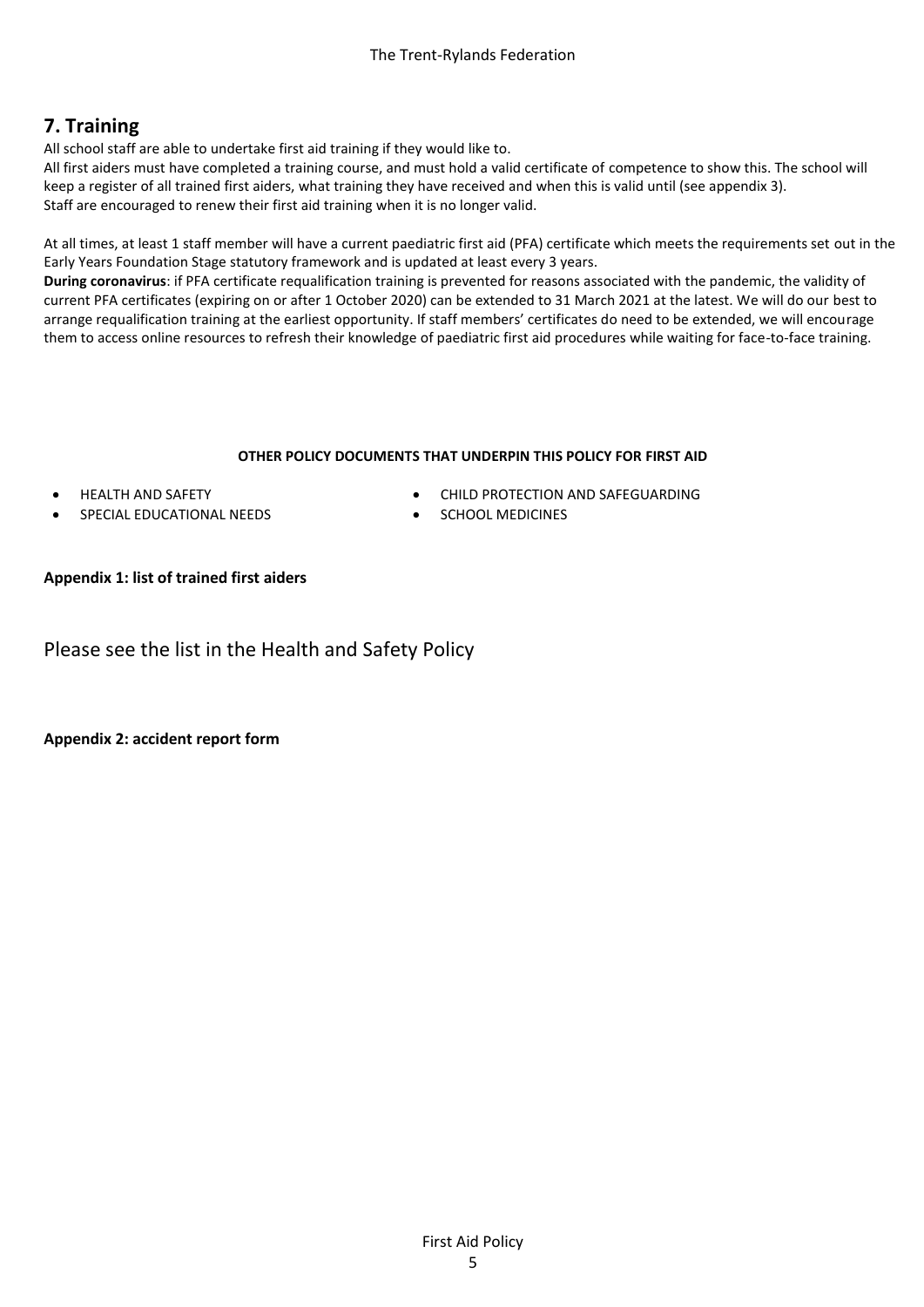| Part A: Please complete all sections of this form. If necessary attach further information                                                                    |                   |                                          |  |  |
|---------------------------------------------------------------------------------------------------------------------------------------------------------------|-------------------|------------------------------------------|--|--|
| Type of incident: (If you are unsure of the category, leave blank. Inputter to refer to definitions list.)                                                    |                   | <b>Wellworker Ref No.</b>                |  |  |
| Work related injury $\square$ Work related disease/illness $\square$ Medical issue (not arising from work) $\square$                                          | (Entered by       |                                          |  |  |
| Inputter):<br>Recreational/sporting accident $\Box$ Road traffic collision $\Box$ Physical violence $\Box$ Physical intervention $\Box$                       |                   |                                          |  |  |
| Verbal abuse or threat $\square$ Anti-social behaviour $\square$ Damage to eco-system $\square$ Damage to Property $\square$                                  |                   |                                          |  |  |
| HSE Dangerous occurrence(under RIDDOR) □ Enforcement Action □                                                                                                 |                   |                                          |  |  |
|                                                                                                                                                               |                   |                                          |  |  |
|                                                                                                                                                               |                   |                                          |  |  |
| Name and phone number of person completing report                                                                                                             | <b>Job Title:</b> | Date and time of                         |  |  |
|                                                                                                                                                               |                   | incident:                                |  |  |
| Description of what happened: Activity taking place and what happened, including possible causes. Please give as much detail as                               |                   |                                          |  |  |
| possible                                                                                                                                                      |                   |                                          |  |  |
|                                                                                                                                                               |                   |                                          |  |  |
|                                                                                                                                                               |                   |                                          |  |  |
|                                                                                                                                                               |                   |                                          |  |  |
|                                                                                                                                                               |                   |                                          |  |  |
|                                                                                                                                                               |                   |                                          |  |  |
| Where did it happen? Give full address and location in building/site/area                                                                                     |                   | Are these NCC premises? Yes X No         |  |  |
|                                                                                                                                                               |                   |                                          |  |  |
|                                                                                                                                                               |                   |                                          |  |  |
| Person Involved                                                                                                                                               |                   |                                          |  |  |
| Name:                                                                                                                                                         | Age               |                                          |  |  |
|                                                                                                                                                               |                   |                                          |  |  |
| Job Title & Phone no: (if employee)                                                                                                                           |                   | Male $\square$                           |  |  |
|                                                                                                                                                               | Female            |                                          |  |  |
| or if non employee:<br><b>Address and/or Telephone:</b>                                                                                                       |                   |                                          |  |  |
|                                                                                                                                                               |                   |                                          |  |  |
|                                                                                                                                                               |                   |                                          |  |  |
| Employee □ Employee (Trainee) □ Agency □ Volunteer □ Contractor □ Pupil □ Member of Public □ Visitor □                                                        |                   |                                          |  |  |
| Service User □                                                                                                                                                |                   |                                          |  |  |
|                                                                                                                                                               |                   |                                          |  |  |
| Involvement: □Affected person (injury) □Affected person (no injury) □ Perpetrator □ Witness □ Physically assaulted                                            |                   |                                          |  |  |
| □ Verbally Assaulted □ First Aider □ First on Scene □ Line Manager □                                                                                          |                   |                                          |  |  |
| Enter any comments relevant to the nature of their involvement:                                                                                               |                   |                                          |  |  |
|                                                                                                                                                               |                   |                                          |  |  |
|                                                                                                                                                               |                   |                                          |  |  |
| Injury or ill-health details: Type of injury and exact location on body (e.g. deep cut to left index finger, sprain to right ankle)                           |                   |                                          |  |  |
|                                                                                                                                                               |                   |                                          |  |  |
|                                                                                                                                                               |                   |                                          |  |  |
| Injury severity : minor $\Box$ serious injury/ill health $\Box$ major injury/ill health $\Box$ fatal $\Box$                                                   |                   |                                          |  |  |
| None $\Box$ Treatment offered but refused $\Box$ At scene $\Box$ At local first aid point $\Box$ At Occupational Health $\Box$ At local<br>Initial treatment: |                   |                                          |  |  |
| GP surgery $\Box$ At hospital $\Box$                                                                                                                          |                   |                                          |  |  |
|                                                                                                                                                               |                   |                                          |  |  |
| Details of treatment (who, what, when)                                                                                                                        |                   |                                          |  |  |
|                                                                                                                                                               |                   |                                          |  |  |
| Did person become unconscious $\text{Yes} \square \text{ No} \square$ Require resuscitation? Yes $\square \text{ No} \square$                                 |                   |                                          |  |  |
| Did person remain in hospital more than 24 hours Yes No                                                                                                       |                   |                                          |  |  |
| What happened after incident?                                                                                                                                 |                   |                                          |  |  |
|                                                                                                                                                               |                   |                                          |  |  |
| Returned to work or normal activity<br>□ Taken to hospital □ Referred to hospital □ Referred to hospital □                                                    |                   | Referred to dentist□ Referred to own GP□ |  |  |
| Sent/taken home <sub>□</sub><br>Not known                                                                                                                     |                   |                                          |  |  |
| If leaving site please state mode of transport:                                                                                                               |                   |                                          |  |  |
|                                                                                                                                                               |                   |                                          |  |  |
| Have the Next of kin been informed Yes□ No□                                                                                                                   |                   |                                          |  |  |
| <b>Other Information:</b>                                                                                                                                     |                   |                                          |  |  |
| Describe actions taken at the scene and by whom:                                                                                                              |                   |                                          |  |  |
|                                                                                                                                                               |                   |                                          |  |  |
|                                                                                                                                                               |                   |                                          |  |  |
|                                                                                                                                                               |                   |                                          |  |  |
| <b>Property Damage:</b> (Item and brief description plus cost estimate if possible) General $\Box$ Environmental $\Box$ Vehicle $\Box$<br>Premises $\square$  |                   |                                          |  |  |
|                                                                                                                                                               |                   |                                          |  |  |
|                                                                                                                                                               |                   |                                          |  |  |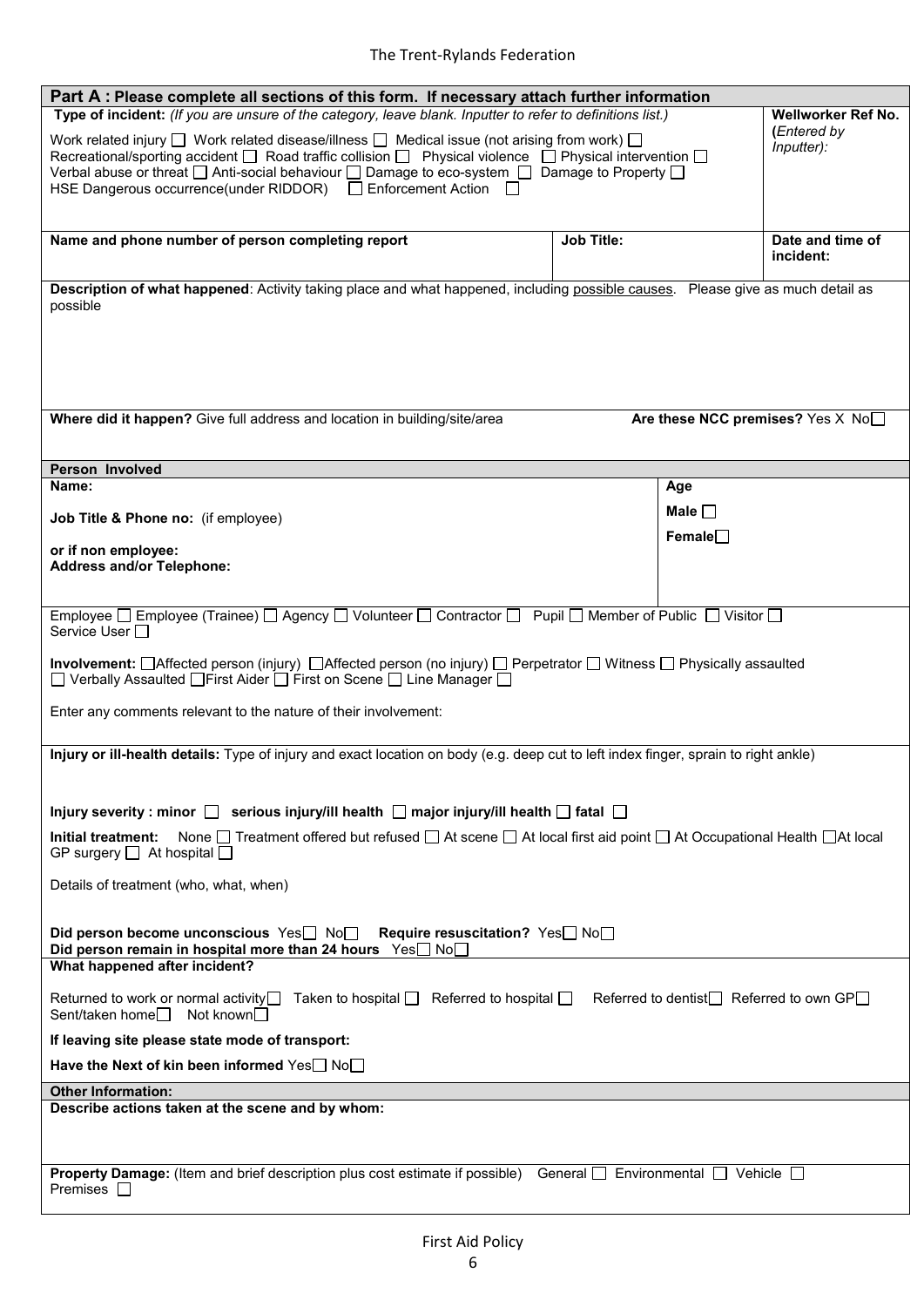| Was any machinery or equipment involved in this incident? Yes No If so, was it powered? Yes No<br>Details:<br>Were any hazardous substances/materials involved in this incident? $Yes \Box No \Box$<br>If yes is there a safety data sheet? Yes $\square$ No $\square$ N/A $\square$<br>Details of hazardous substance or material:<br>Indicate how exposure occurred:<br>Was any PPE being worn or used at the time of the incident? Yes <sup>non</sup><br>Details of PPE:<br>Crime reference no:<br>Were the Police called? Yes Now What time did Police attend? |  |
|--------------------------------------------------------------------------------------------------------------------------------------------------------------------------------------------------------------------------------------------------------------------------------------------------------------------------------------------------------------------------------------------------------------------------------------------------------------------------------------------------------------------------------------------------------------------|--|
|                                                                                                                                                                                                                                                                                                                                                                                                                                                                                                                                                                    |  |
|                                                                                                                                                                                                                                                                                                                                                                                                                                                                                                                                                                    |  |
|                                                                                                                                                                                                                                                                                                                                                                                                                                                                                                                                                                    |  |
|                                                                                                                                                                                                                                                                                                                                                                                                                                                                                                                                                                    |  |
|                                                                                                                                                                                                                                                                                                                                                                                                                                                                                                                                                                    |  |
|                                                                                                                                                                                                                                                                                                                                                                                                                                                                                                                                                                    |  |
| Is there any photographic of CCTV footage? Yes $\Box$ No $\Box$ If yes where is it held?<br>What does the CCTV footage show?                                                                                                                                                                                                                                                                                                                                                                                                                                       |  |
| <b>Name of Person Completing Form:</b><br>Signature:                                                                                                                                                                                                                                                                                                                                                                                                                                                                                                               |  |
| Date and Time of Completing Form                                                                                                                                                                                                                                                                                                                                                                                                                                                                                                                                   |  |
|                                                                                                                                                                                                                                                                                                                                                                                                                                                                                                                                                                    |  |
| Name of Headteacher/AHT:<br>Signature:                                                                                                                                                                                                                                                                                                                                                                                                                                                                                                                             |  |
| Date and Time of Signing Form                                                                                                                                                                                                                                                                                                                                                                                                                                                                                                                                      |  |
| <b>Additional comments if necessary</b>                                                                                                                                                                                                                                                                                                                                                                                                                                                                                                                            |  |
|                                                                                                                                                                                                                                                                                                                                                                                                                                                                                                                                                                    |  |
|                                                                                                                                                                                                                                                                                                                                                                                                                                                                                                                                                                    |  |
| To be completed if the accident/incident needs reporting under RIDDOR                                                                                                                                                                                                                                                                                                                                                                                                                                                                                              |  |
| The following types incidents are RIDDOR reportable.<br>The HSE must be notified via the Wellworker System of all work related RIDDOR incidents. If you need to report a dangerous<br>occurrence or case of disease you will need to use one of the links on the Wellworker RIDDOR page. Please note that data<br>recorded through these links is NOT stored within this system.                                                                                                                                                                                   |  |
| Tick if reportable                                                                                                                                                                                                                                                                                                                                                                                                                                                                                                                                                 |  |
| under RIDDOR                                                                                                                                                                                                                                                                                                                                                                                                                                                                                                                                                       |  |
| An employee (or self-employed person working under NCC control) suffers one of the HSE specified injuries.<br>$\Box$<br>Fractures, other than to fingers, thumbs and toes                                                                                                                                                                                                                                                                                                                                                                                          |  |
| Amputations<br>$\bullet$<br>Any injury likely to lead to permanent loss of sight or reduction in sight<br>$\bullet$                                                                                                                                                                                                                                                                                                                                                                                                                                                |  |
|                                                                                                                                                                                                                                                                                                                                                                                                                                                                                                                                                                    |  |
| A crush injury to the head or torso causing damage to the brain or internal organs<br>$\bullet$                                                                                                                                                                                                                                                                                                                                                                                                                                                                    |  |
| Serious burns (including scalding) which cover 10% of the body or cause significant damage to the<br>$\bullet$                                                                                                                                                                                                                                                                                                                                                                                                                                                     |  |
| eyes/respiratory system/other vital organs<br>$\bullet$                                                                                                                                                                                                                                                                                                                                                                                                                                                                                                            |  |
| Any scalping requiring hospital treatment<br>Any loss of consciousness caused by head injury or asphyxia<br>$\bullet$                                                                                                                                                                                                                                                                                                                                                                                                                                              |  |
| Any other injury arising from working in an enclosed space which leads to hypothermia or heat-induced<br>$\bullet$                                                                                                                                                                                                                                                                                                                                                                                                                                                 |  |
| illness or requires resuscitation or admittance to hospital for more than 24 hours<br>Anyone is killed as a result of NCC activities.                                                                                                                                                                                                                                                                                                                                                                                                                              |  |
| A member of public (incl. students & service users) is taken straight to hospital from an NCC site or activity. There<br>$\sim$<br>must be some suggestion that NCC was in some way at fault for the incident.                                                                                                                                                                                                                                                                                                                                                     |  |
| An employee (or self-employed person working under NCC control) is absent from work OR unavailable for their                                                                                                                                                                                                                                                                                                                                                                                                                                                       |  |
| normal work duties as a result of this incident, for more than SEVEN consecutive days (including non-working<br>Absent from:<br>days but not the day of the incident).<br>Absent to:                                                                                                                                                                                                                                                                                                                                                                               |  |
| An employee is diagnosed (by a medical professional) with a specified occupational disease that is associated<br>ப<br>with the work the employee does.                                                                                                                                                                                                                                                                                                                                                                                                             |  |

## **If the accident/incident has been reported via Wellworker System**

**Name of Reporter: Name of Reporter: Signature:**